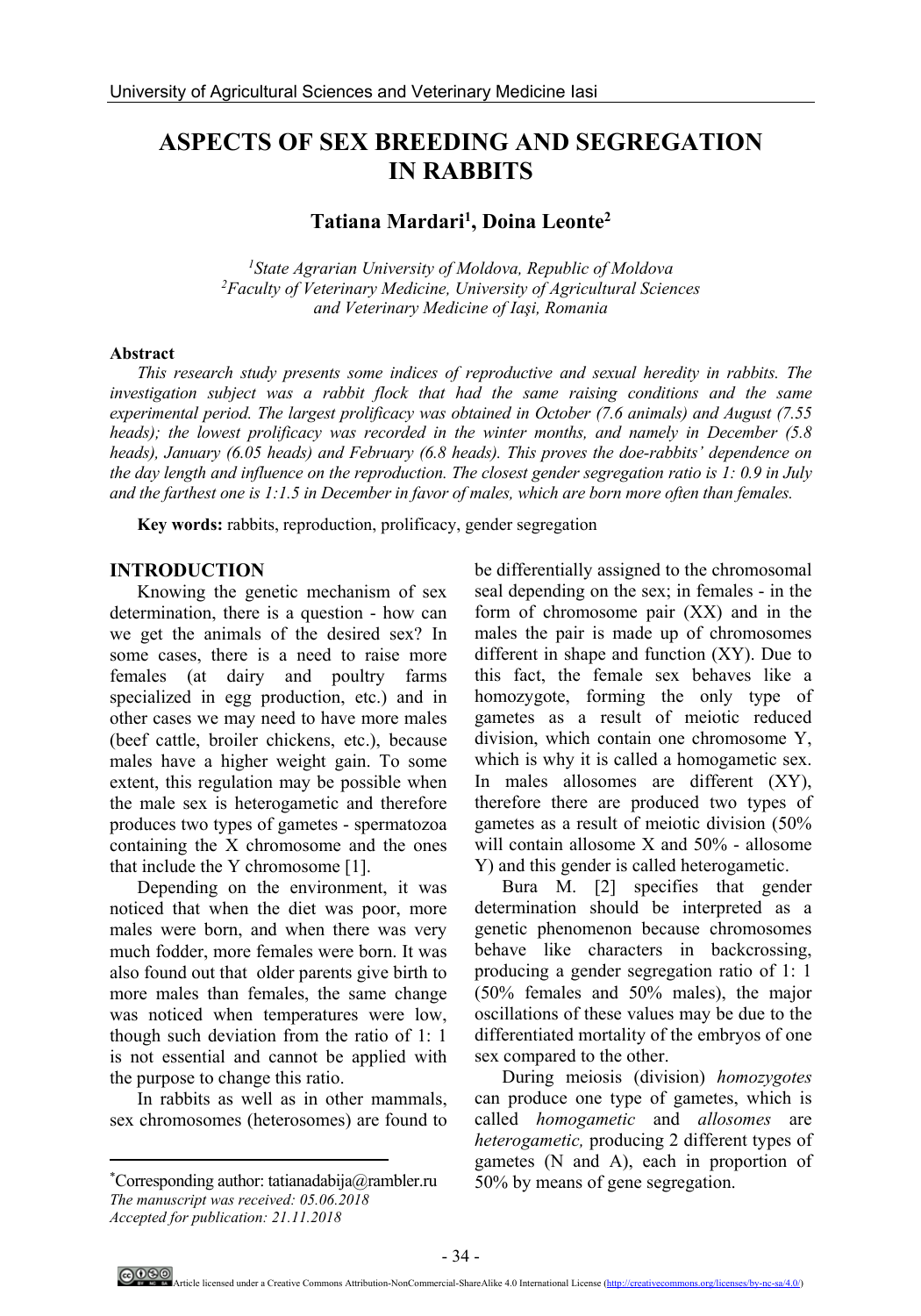These systems are associated with a chromosomal constitution that is different in the two sexes. One sex is homogametic (they produce gametes which contain one type of sex chromosomes or gonosomes) and the other is heterogametic (producing two types of gametes, 50% with a gonosome and 50% with the other gonosome). In the fertilization process the gametes that come from the heterogeneous sex determine the sex of the zygote and ensure a 1: 1 ratio between the two sexes. Two sets of sex determination systems have been identified:

- sex determination systems where the female sex is homogametic:
- the XY sex determination system;
- the  $X0 / XX$  sex determination system.

sex determination systems where the male sex is homogametic.

The diversification process is not accidental because the existence of sex chromosomes maintains a constant natural ratio between genders (sex ratio 1: 1). Theoretically, sperm cells with X and sperm cells with Y are produced in equal proportions, have equal viability and mobility in the uterine tract, and the ovary surface is equally responsive for both types of sperm cells. In fact, studies [4] have proved the predominance of the male sex among fetuses. Difference is reduced during pregnancy, at birth the ration between sexes is on average 51 males: 49 females.

Gender ratio values are always very close to 1: 1 or 50% for each sex, insignificantly oscillating in animals around these values. According to [3], in rabbits the percentage of males compared to the total number of births is 51.1%.

The purpose of research is to study the reproductive features and sexual heredity in domestic rabbits.

# **MATERIAL AND METHOD**

Rabbits of the White New Zealand breed from a peasant farm were used to accomplish the purpose and objectives planned as a research object.

The rabbit breed is part of the middle-tolarge waist breed group, weighing on average 4.5 kg, with the extremes between 3.5 and

5.5 kg. The conformation is smooth, characteristic of the meat type, having a stumpy body, with the corresponding shape and well-developed muscles. The back is large, muscles are well-developed. The members are short and strong with pigmented claws. The head is well-developed, attached to the trunk, with large eyes of the red matte color and red bright pupils. Strong ears, covered with hair, 10-11 cm long and vertical. The body is covered with thick fur of medium length that does not exceed 3 cm, strong ears and thick down, which makes the fur structure dense and filled. The fur is pure white, without any shades, including the head and ears.

Sexual maturity is early enough (4.5-5 months), it is better in selected material and hybrids. Prolificacy is very good, reaching 9- 12 chickens per calf. Doe rabbits are highly capable for nursing, which reveals animal performance, which equals to 0.6 kg at the age of 1 month old, 2.2 kg at 3 months old and 4.1 kg at 6 months old.

The biological material that we used was represented by 30 female animals. The number of offspring was determined at birth, the variation of different indices was analyzed throughout the year.

Rabbits had the same maintenance conditions and the same experiment period. During the experiments some breeding skills were studied, for example: female prolificacy, viability of the offspring, dynamics of the offspring body mass.

Statistical analysis was performed using Windows Excel 5, edited with the help of Microsoft 2000; N. Bucataru statistical method was applied [1].

# **RESULTS AND DISCUSSIONS**

The baseline was composed of healthy animals that were of the same race, age, weight, and favorable maintenance status.

Investigations started with the selection of 30 females from the base stock from a certain household that meet the necessary qualities; prolificacy was analyzed depending on the month and the number of calves per year. The research data are shown in Table 1.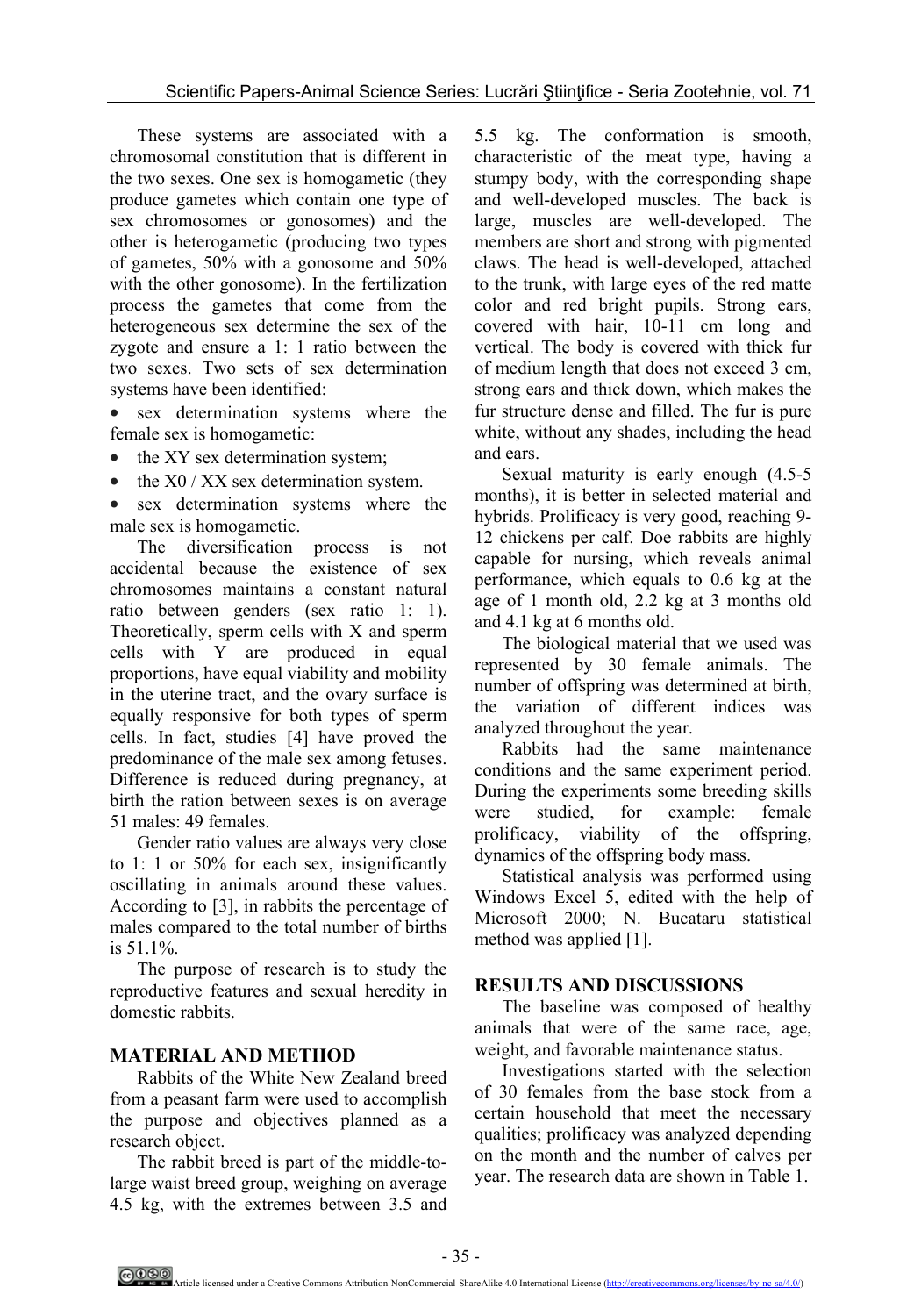| Studied indices                     | Month of the year |                 |                 |           |                 |                 |
|-------------------------------------|-------------------|-----------------|-----------------|-----------|-----------------|-----------------|
|                                     | January           | February        | March           | April     | May             | June            |
| $\overline{X} \pm s_{\overline{x}}$ | $6.05 \pm 0.32$   | $6.85 \pm 0.45$ | 7.31±0.46       | 7.00±0.72 | 7.40±0.29       | 7.50±0.42       |
| $V.$ %                              | 22:19             | 17.71           | 29.93           | 27,35     | 18.46           | 13.98           |
| Min. - max.                         | $4 - 8$           | $5 - 8$         | $4 - 11$        | $4 - 9$   | $4 - 9$         | $6 - 9$         |
| Studied indices                     | July              | August          | September       | October   | November        | December        |
| $\overline{X} \pm s_{\overline{y}}$ | 7.20±0.32         | 7.55±0.37       | $7.41 \pm 0.44$ | 7.66±0.48 | $7.13 \pm 0.48$ | $5.84 \pm 0.49$ |
| $V.$ %                              | 19.95             | 14.96           | 24.81           | 21.77     | 26.42           | 30.31           |
| Min. - max.                         | $5 - 10$          | $6 - 9$         | $4 - 10$        | $5 - 11$  | $4 - 10$        | $3 - 10$        |

Table 1 The prolificacy of doe rabbits depending on the month,  $n = 30$ 

The analyzed number of rabbits is exploited in the intensive system, reaching 5- 6 calving periods per year, the biggest number of rabbits per year was 49 animals and the smallest - 29 heads, on average about 39 heads per year from a rabbit.

The data obtained from the doe rabbits prolificacy analysis depending on the season shows an average annual prolificacy of 7.07 heads, ranging between 5.84 and 7.66 animals.

The highest prolificacy was obtained in October (7.6 heads) and August (7.55 heads),

the lowest prolificacy was recorded in winter months, namely in December (5.8 heads), January (6.05 heads) and February (6.8 heads); this demonstrates the dependence of doe rabbits on the daytime and influence on the breeding function.

Figure 1 shows the ratio between genes. The ratio between genes is a genetic phenomenon, in literature gender segregation ratio is 1: 1, i.e. 50% females and 50% males.



Fig. 1 Evidence of the ratio between males and females, during the year %